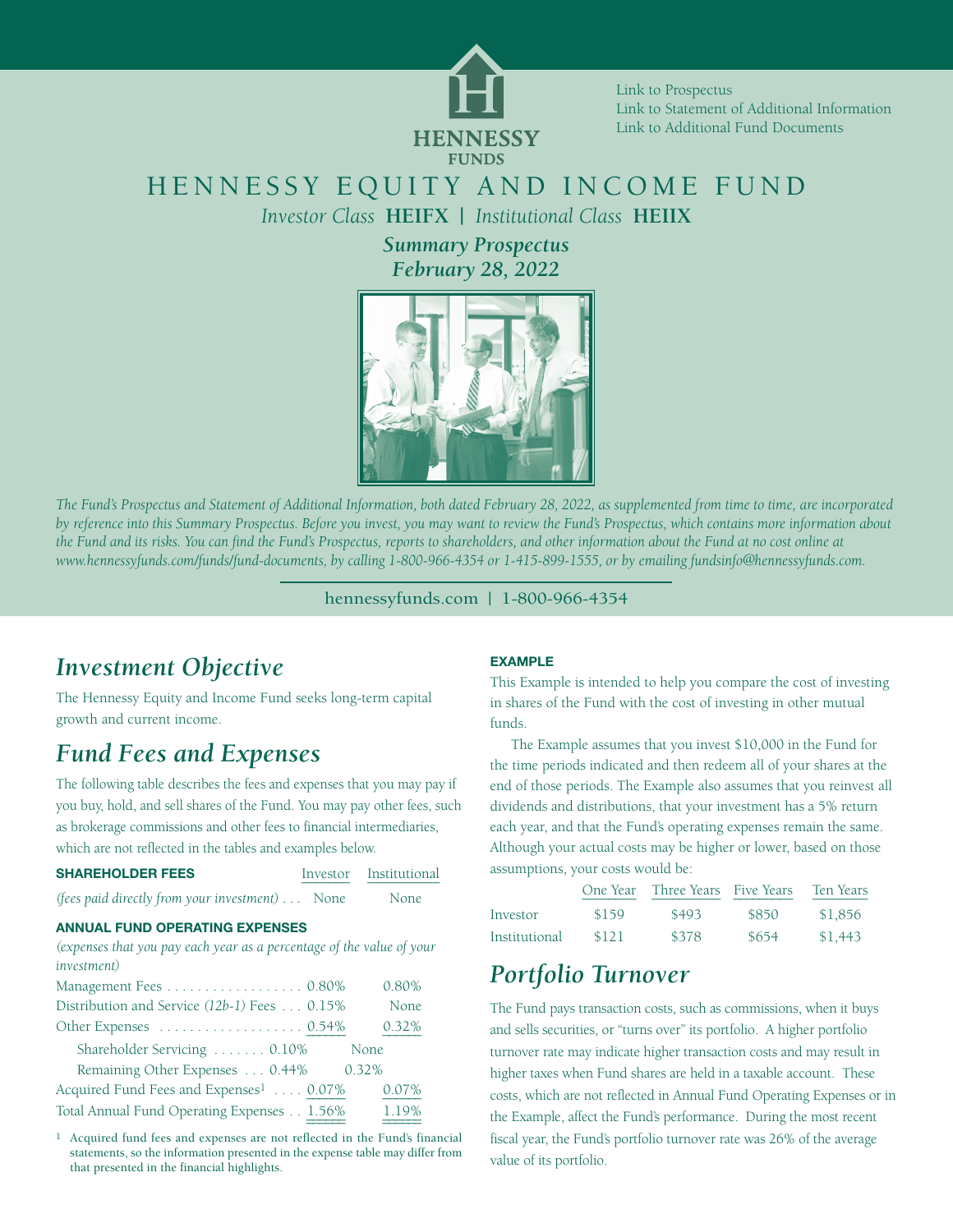## *Principal Investment Strategy*

The Fund is designed as a balanced fund that seeks income and long-term capital appreciation with reduced volatility of returns. The Portfolio Managers' approach places a focus on seeking downside protection. Under normal circumstances, the Fund will invest up to 70% of its assets in equity securities and its remaining assets in fixed income securities.

The Fund invests primarily in domestic companies whose securities are listed on U.S. national securities exchanges. The Fund may also invest in (i) foreign companies listed on U.S. national securities exchanges and (ii) foreign companies through American Depositary Receipts ("ADRs"), which are U.S. dollar-denominated securities of foreign issuers listed on U.S. national securities exchanges. Investments consist primarily of common stocks, preferred stocks, equity-like instruments, asset-backed and mortgage-backed securities, and debt instruments, including high-yield bonds (commonly known as "junk bonds"). The Fund may invest directly in fixed income securities or it may invest indirectly in fixed income securities by investing in other investment companies (including exchange-traded funds, referred to as ETFs) that invest in fixed income securities. The Fund invests without regard to market capitalization.

### **EQUITY ALLOCATION**

The equity Portfolio Managers utilize a fundamental, value-oriented investment approach, focusing on larger, high-quality companies with demonstrated market dominance, low business risk, and solid long-term growth prospects. In choosing which securities to purchase, the equity Portfolio Managers give consideration to companies that have shareholder-oriented management, with a history of alignment with shareholder interests through stock incentives, insider buying, and corporate stock buybacks. Many of the stocks held by the Fund are expected to pay dividends. Generally, the equity Portfolio Managers may choose to sell a position if it begins to have a significant negative effect on total portfolio value, if they believe it has reached an excessive valuation level, when the company's fundamentals deteriorate, or when a more attractive candidate is identified through the screening process.

#### **FIXED INCOME ALLOCATION**

The fixed income Portfolio Managers focus on higher quality, intermediate-term fixed income securities, but they may invest up to 10% of the Fund's assets in junk bonds.

The fixed income Portfolio Managers continuously analyze and assess the variables that influence bond prices. They use this proprietary approach, which combines economic data and technical factors, to evaluate the probability of interest rate movements in order to manage the duration of the portfolio in an effort to mitigate downside risk and maximize total return. They purchase and sell securities in accordance with these principles to meet previously identified sector allocations, duration targets, and curve strategies for the fixed income allocation of the Fund.

As of January 31, 2022, the bonds and cash equivalents held in the fixed income allocation of the Fund had a dollar-weighted average effective maturity of 5.75 years.

### *Principal Risks*

As with any security, there are market and investment risks associated with your investment in the Fund. The value of your investment will fluctuate over time, and it is possible to lose money. The principal risks of investing in the Fund include the following:

**Debt Investments Risk:** The yields and principal values of debt securities fluctuate. Generally, values of debt securities change inversely with interest rates. That is, as interest rates go up, the values of debt securities tend to go down and vice versa. These fluctuations tend to increase in magnitude as a bond's maturity increases such that a longer-term bond will increase or decrease more significantly with a given change in interest rates than a shorter-term bond. Many debt securities utilize LIBOR as the reference or benchmark rate for variable interest rate calculations. Although many LIBOR rates have been phased out as of the end of 2021, as originally intended, a selection of widely used U.S. dollarbased LIBOR rates will continue to be published until June 2023 in order to assist with the transition away from LIBOR. The impact of the discontinuation of LIBOR and the transition to an alternative rate on the Fund's portfolio remains uncertain.

**Industry Concentration Risk:** From time to time, the Fund may concentrate its investments in one or more industry sectors. The Fund is currently substantially invested in the Financials sector, and its performance is therefore tied closely to, and affected by, developments in this industry. Companies in the Financials sector may be adversely affected by changes in the regulatory environment, interest rate changes, and other factors.

### **Asset-Backed and Mortgage-Backed Securities Risk:**

Asset-backed and mortgage-backed securities are subject to the risk that borrowers default on their loans and the risk that borrowers prepay some or all of the principal owed to the issuer, in each case causing the investments to fail to realize expected returns.

**High-Yield Investments Risk:** The Fund may invest a portion of its assets in lower-rated, high-yielding bonds (commonly known as "junk bonds"). These bonds have a greater degree of default risk than higher-rated bonds. Default risk is the possibility that the issuer of a debt security will fail to make timely payments of principal or interest to the Fund.

**Preferred Stock Risk:** Preferred stock is a class of a capital stock that typically pays dividends at a specified rate. Preferred stock is generally senior to common stock, but subordinate to debt securities, with respect to the payment of dividends and on liquidation of the issuer. The market value of preferred stock generally decreases when interest rates rise and is also affected by the issuer's ability to make payments on the preferred stock.

**Foreign Securities Risk:** The Fund may invest in foreign companies (i) whose securities are listed on U.S. national securities exchanges or (ii) through ADRs. There are specific risks associated with investing in foreign companies not typically associated with investing in domestic companies. Risks include the possibility of substantial price volatility or reduced liquidity as a result of political and economic instability or policy and legislative changes in the foreign country and reduced earnings potential due to significantly higher levels of taxation than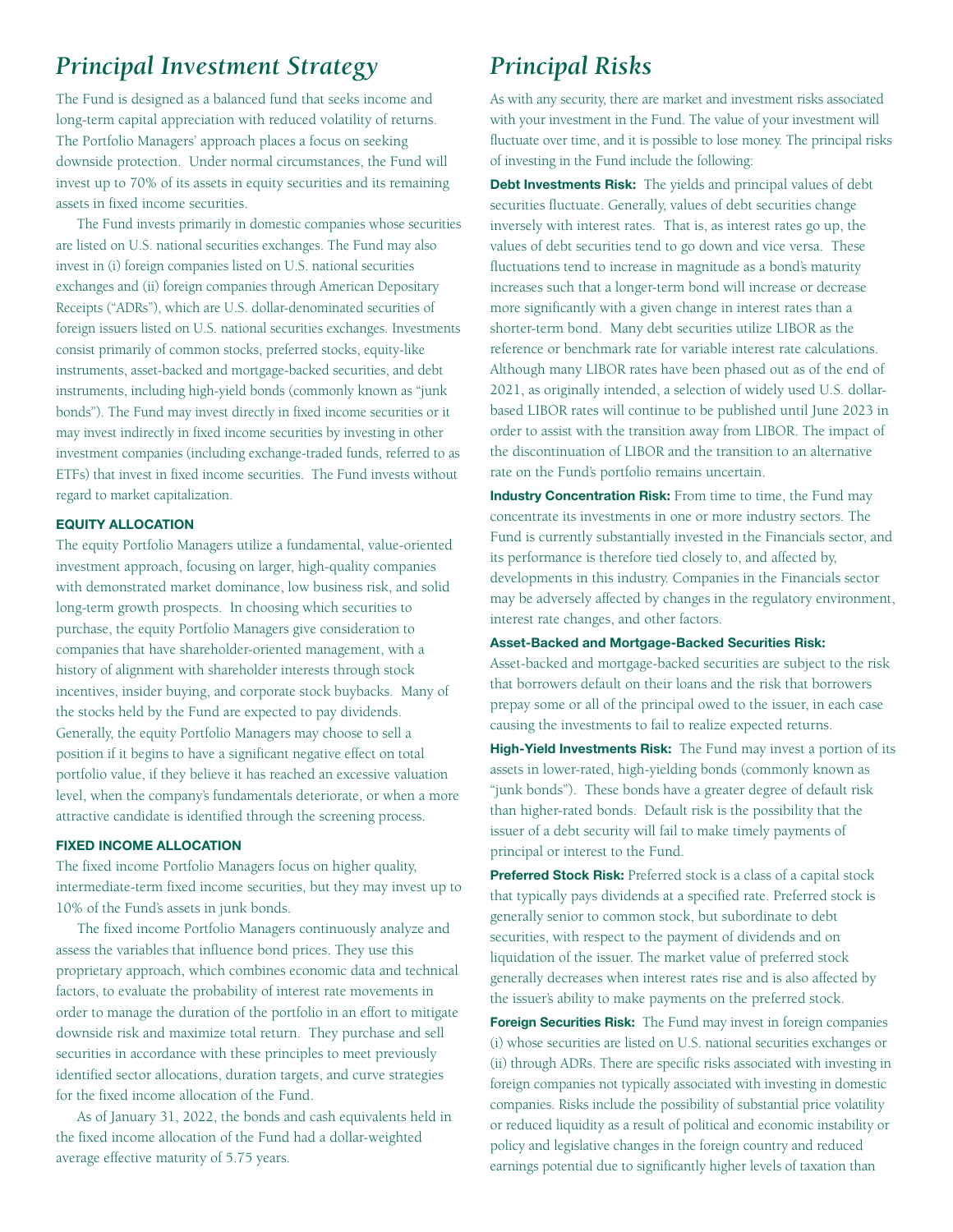U.S. companies, including potentially confiscatory levels of taxation. In addition, ADRs may not track the price of the underlying foreign securities on which they are based, and their value may change materially at times when U.S. markets are not open for trading.

**Investment Company Securities Risk:** When the Fund invests in another investment company (including an ETF), it will indirectly bear its proportionate share of any fees and expenses payable directly by the other investment company. Therefore, the Fund will incur higher expenses, many of which may be duplicative. In addition, the Fund may be affected by the other investment company's losses and the level of risk arising from its investment practices (such as the use of leverage). The Fund has no control over the risks taken by the other investment company.

**ETF Risk:** In addition to risks generally associated with investments in investment company securities, investments in ETFs are subject to the following additional risks that do not apply to non-ETFs: (i) an ETF's shares may trade at a market price that is above or below their net asset value; (ii) an active trading market for an ETF's shares may not develop or be maintained; (iii) the ETF may employ an investment strategy that utilizes high leverage ratios; and (iv) trading of an ETF's shares may be halted if the listing exchange's officials deem such action appropriate, the shares are de-listed from the exchange, or the activation of market-wide "circuit breakers" (which are tied to large decreases in stock prices) halts stock trading generally.

**Market and Equity Investments Risk:** The market value of a security may move up or down, and these fluctuations may cause a security to be worth more or less than the price originally paid for it. Market risk may affect a single company, an industry, a sector of the economy, or the market as a whole. The value of equity securities fluctuate due to many factors, including the past and predicted earnings of the issuer, the quality of the issuer's management, general market conditions, political and other events, forecasts for the issuer's industry, and the value of the issuer's assets.

**Tax Law Change Risk:** Tax law is subject to change, possibly with retroactive effect, or to different interpretations. In particular, Congress is considering substantial changes to U.S. federal income tax laws, and some with retroactive effect, that could result in substantial adverse U.S. federal income tax consequences to the Fund and its shareholders. Any future changes are highly uncertain, and the impact on the Fund or its shareholders cannot be predicted. Prospective shareholders should consult their own tax advisors regarding the impact to them of possible changes in tax laws.

**Temporary Defensive Positions Risk:** From time to time, the Fund may take temporary defensive positions in response to adverse market, economic, or political conditions. To the extent the assets of the Fund are invested in temporary defensive positions, the Fund may not achieve its investment objective. For temporary defensive purposes, the Fund may invest in cash or short-term obligations.

### *Performance Information*

The following performance information provides some indication of the risks of investing in the Fund by showing changes in its performance from year to year and how the Fund's average annual returns for one, five, and ten years compare with an index that reflects a broad measure of market performance, the S&P 500® Index, as well as two additional indices that reflect the types of securities in which the Fund invests. The 60/40 Blended Balanced Index and the 70/30 Blended Balanced Index comprise a mix of common stocks and bonds, with (i) 60% or 70%, respectively, common stocks represented by the S&P 500® Index and (ii) 40% or 30%, respectively, bonds represented by the Bloomberg Intermediate U.S. Government/Credit Index. For additional information on these indices, please see "Descriptions of Indices" on page 68 of the Prospectus. The Fund is the successor to the FBR Balanced Fund (the "Predecessor Equity and Income Fund"). The performance information provided for the periods on or prior to October 26, 2012, is historical information for the Predecessor Equity and Income Fund, which had the same investment objective and substantially similar investment strategy as the Fund. The Fund's past performance (before and after taxes) is not necessarily an indication of future performance. Performance may be higher or lower in the future. Updated performance information is available at www.hennessyfunds.com.

### **HENNESSY EQUITY AND INCOME FUND CALENDAR YEAR TOTAL RETURNS OF INVESTOR SHARES**



For the period shown in the bar chart, the Fund's highest quarterly return was 12.62% for the quarter ended June 30, 2020, and the lowest quarterly return was -14.79% for the quarter ended March 31, 2020.

Performance of the Fund's Institutional Class shares differs from that of the Fund's Investor Class shares because the share classes have different expenses.

#### **AVERAGE ANNUAL TOTAL RETURNS**

*(for the periods ended December 31, 2021)*

|                                                                    | One    | <b>Five</b> | Ten    |
|--------------------------------------------------------------------|--------|-------------|--------|
|                                                                    | Year   | Years       | Years  |
| <b>Hennessy Equity and Income</b><br><b>Fund – Investor Shares</b> |        |             |        |
|                                                                    |        |             |        |
| Return before taxes                                                | 16.71% | 9.88%       | 8.67%  |
| Return after taxes<br>on distributions                             | 14.82% | 8.08%       | 7.20%  |
| Return after taxes<br>on distributions and<br>sale of Fund shares  | 11.19% | 7.54%       | 6.76%  |
| Hennessy Equity and Income<br><b>Fund – Institutional Shares</b>   |        |             |        |
| Return before taxes                                                | 17.13% | 10.29%      | 9.05%  |
| 70/30 Blended Balanced Index<br>(reflects no deduction for         |        |             |        |
| fees, expenses, or taxes)                                          | 19.01% | 13.88%      | 12.33% |
| 60/40 Blended Balanced Index<br>(reflects no deduction for         |        |             |        |
| fees, expenses, or taxes)                                          | 15.91% | 12.33%      | 10.91% |
| S&P 500® Index<br>(reflects no deduction for                       |        |             |        |
| fees, expenses, or taxes)                                          | 28.71% | 18.47%      | 16.55% |